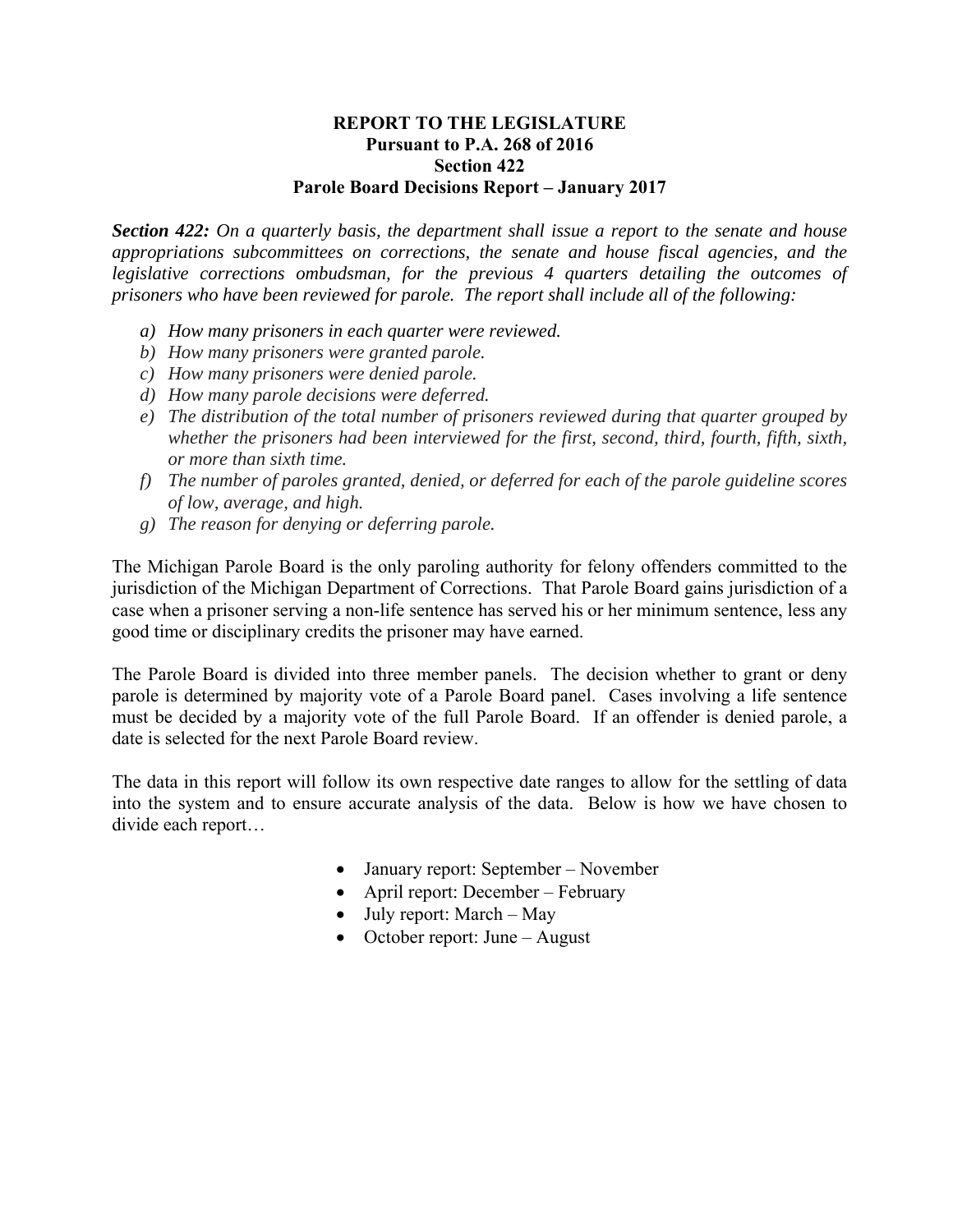Table 1 breaks down the total number of hearings that have been granted parole, denied parole and deferred. It also gives the distribution of the number of hearings grouped by whether the prisoners had been interviewed for the first, second, third, fourth, fifth, sixth or more than sixth time.

|                             |              | Hearing |       |       |     |                |     |                  |        |
|-----------------------------|--------------|---------|-------|-------|-----|----------------|-----|------------------|--------|
|                             |              | 1st     | 2nd   | 3rd   | 4th | 5th            | 6th | More Than<br>6th | Total  |
| Dec '15 -<br>Feb '16        | Grant        | 1,387   | 671   | 186   | 98  | 31             | 27  | 42               | 2,442  |
|                             | Deny         | 284     | 249   | 125   | 62  | 42             | 22  | 75               | 859    |
|                             | Defer        | 870     | 129   | 55    | 26  | 13             | 12  | 37               | 1,142  |
|                             | <b>Total</b> | 2,541   | 1,049 | 366   | 186 | 86             | 61  | 154              | 4,443  |
| Mar '16 -<br>May '16        | Grant        | 1,582   | 673   | 231   | 103 | 44             | 21  | 58               | 2,712  |
|                             | Deny         | 344     | 316   | 162   | 95  | 44             | 20  | 77               | 1,058  |
|                             | Defer        | 1,177   | 121   | 66    | 33  | 16             | 12  | 25               | 1,450  |
|                             | <b>Total</b> | 3,103   | 1,110 | 459   | 231 | 104            | 53  | 160              | 5,220  |
| June '16 -<br>Aug '16       | Grant        | 1,847   | 658   | 256   | 86  | 39             | 13  | 45               | 2,944  |
|                             | Deny         | 450     | 293   | 185   | 90  | 50             | 34  | 93               | 1,195  |
|                             | Defer        | 1,069   | 121   | 41    | 31  | $\overline{7}$ | 8   | 26               | 1,303  |
|                             | <b>Total</b> | 3,366   | 1,072 | 482   | 207 | 96             | 55  | 164              | 5,442  |
| Sept '16 -<br><b>Nov'16</b> | Grant        | 1,565   | 496   | 198   | 79  | 40             | 23  | 35               | 2,436  |
|                             | Deny         | 400     | 268   | 144   | 81  | 54             | 24  | 80               | 1,051  |
|                             | Defer        | 820     | 90    | 41    | 24  | 10             | 3   | 18               | 1,006  |
|                             | <b>Total</b> | 2,785   | 854   | 383   | 184 | 104            | 50  | 133              | 4,493  |
| Total                       | Grant        | 6,381   | 2,498 | 871   | 366 | 154            | 84  | 180              | 10,534 |
|                             | Deny         | 1,478   | 1,126 | 616   | 328 | 190            | 100 | 325              | 4,163  |
|                             | Defer        | 3,936   | 461   | 203   | 114 | 46             | 35  | 106              | 4,901  |
|                             | <b>Total</b> | 11,795  | 4,085 | 1,690 | 808 | 390            | 219 | 611              | 19,598 |

**Table 1 – Hearing Number by Decision Type** 

The parole guidelines score is a numerical scoring system designed to assist in applying objective criteria to any decision made by the Parole Board. Information used in the calculation of the parole guideline score includes the prisoner's current offense, the prior criminal record, institutional conduct and program performance, age, mental health status and statistical risk.